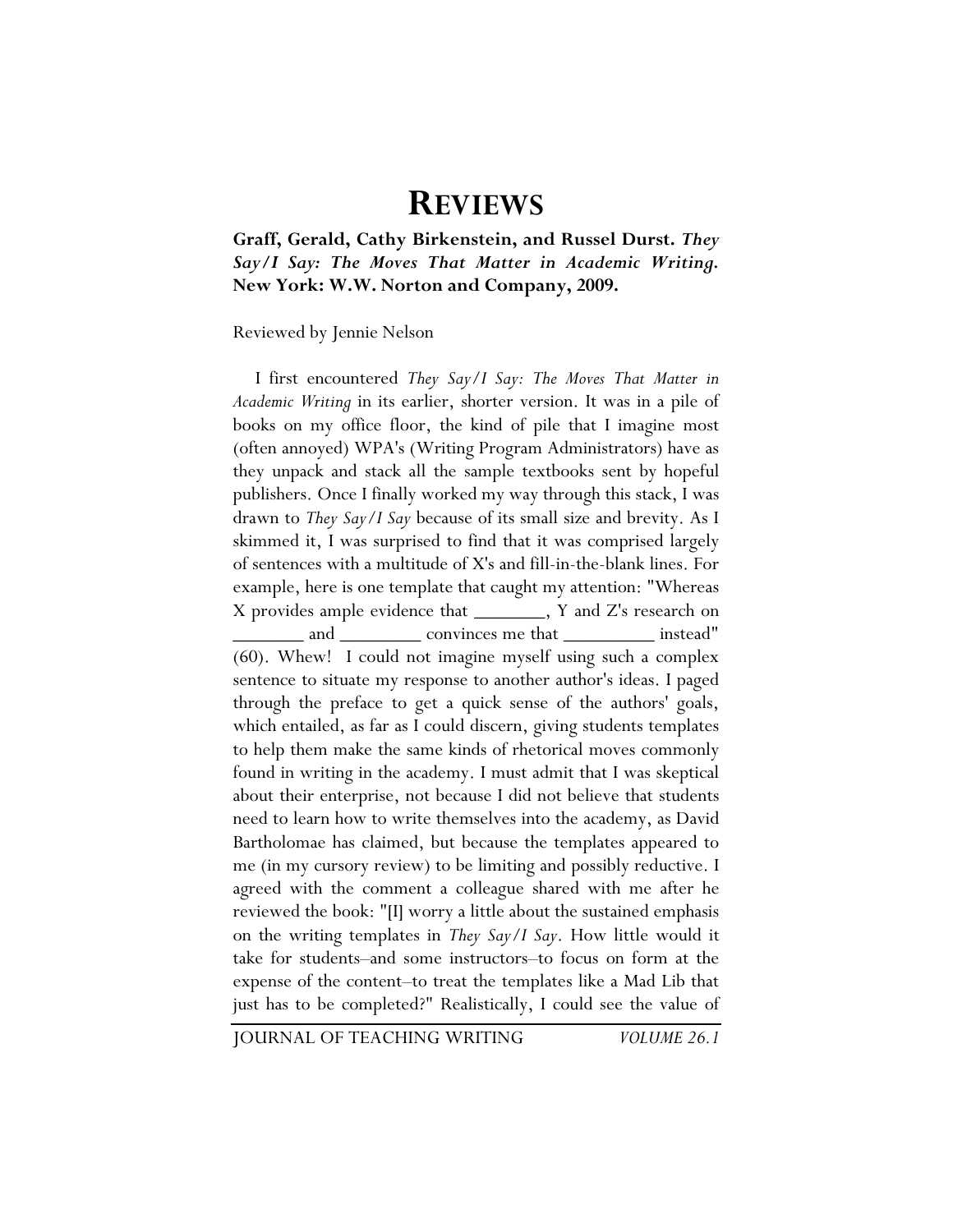giving students generative phrases that would help them to see that college writing is fundamentally a response to other people's texts or ideas. I was reminded of the advice in "Inventing the University," where Bartholomae discusses how one of his professors "told us that whenever we were stuck for something to say, we should use the following as a 'machine' for producing a paper: 'While most readers of have said close and careful reading shows that \_\_\_\_\_\_'" (153). This rhetorical 'machine' has always struck me as useful, and I make a point to draw graduate students' attention to it when we read Bartholomae's much-anthologized essay.

When I sat down and carefully read the longer 2009 edition of *They Say/I Say*, much of my skepticism disappeared. Though I still value my colleague's concerns, I am convinced that the text is valuable and useful; in fact, I wish that I had had this book when I was a freshman English major and even when I was a beginning graduate student. The authors do indeed present "the moves that matter in academic writing" as their subtitle claims. What this textbook offers that others don't are concrete strategies or templates for developing and presenting students' ideas using the techniques that academic insiders use. The authors' key claim, that academic (and civic) writing is fundamentally a response to other people's texts or ideas, is compelling and carefully laid out in their book.

In what follows, I present a summary of the authors' claims about the value of their approach and then provide an overview of the book's sections and related chapters. I also point out the concepts that, as a teacher of first-year writing for over twentyfive years, I find especially useful. In their preface, the authors claim that the They Say/I Say template "represents the deep, underlying structure, the internal DNA as it were, of all effective argument" (xiv). Most practitioners and scholars in the field of composition studies would agree with this claim. Given the socialepistemic turn in our field, the notion that effective arguments are always situated in response to other people's ideas has become a commonplace. What this book offers is a way to bring this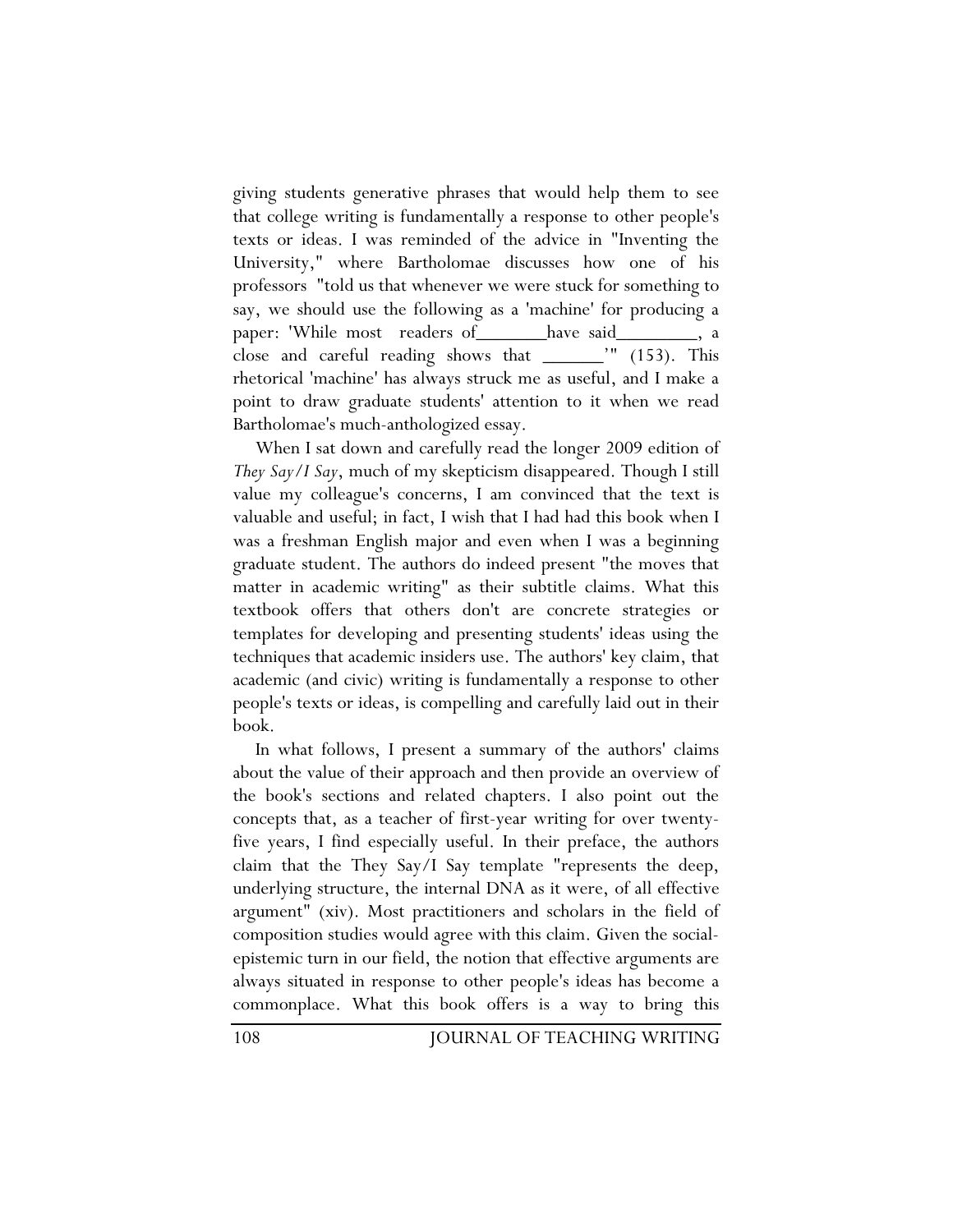commonplace to life, to help students to successfully add their ideas to the ongoing discussion in a variety of situations. The authors explain that their templates "help students focus on the rhetorical patterns that are key to academic success but often pass under the classroom radar" (xiii). As a WPA who trains and mentors approximately twenty-five new TA's a year, I can attest that they are right; these key rhetorical moves most often do pass under the classroom radar because so many of us who teach firstyear writing have internalized them, and thus this knowledge has become tacit and unavailable to us as teachers. The true value of *They Say/I Say* is that it makes this tacit knowledge visible for students and allows them to try out the tricks of the trade while at the same time helping them to understand how and why these rhetorical moves can be empowering.

In their preface, aimed at teachers, the authors describe three kinds of learning encouraged by the They Say/I Say templates. First, the model demystifies academic writing by showing students that all writing is situated, part of an ongoing conversation, and that they need to learn how to summarize what others say and then to locate their own ideas in response. Second, they argue that the templates are generative, that they can be a tool for invention because they invite students to listen closely to what other writers claim and, in doing so, discover what they believe as a result of placing their own views next to the views of other writers. Third, they believe that the They Say/I Say rubric can improve students' critical reading skills because they learn to identify many of the key rhetorical moves that other writers make to frame and develop their arguments. The second half of the textbook contains a range of readings that invite this kind of analysis, including research-based arguments and essays focusing on issues in popular culture.

Their Introduction for students, "Entering the Conversation," extends some of the points raised in the preface; for example, they claim that their goal goes beyond helping students to become better writers. It involves allowing them to take on the role of a critical thinker "who . . . can participate in the debates and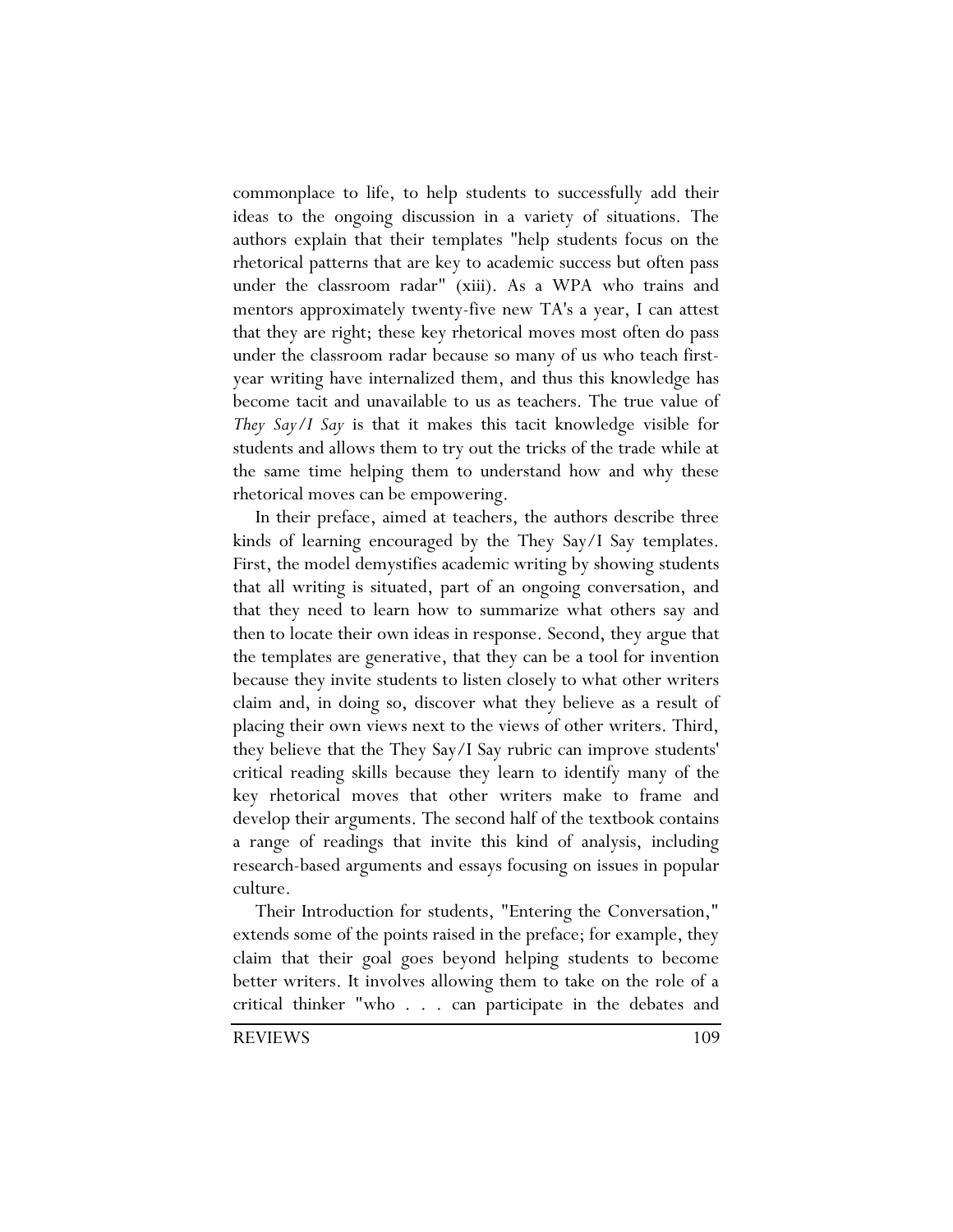conversations of [their] world in an active and empowered way" (12). Most importantly, they also anticipate and address their readers' possible objection that templates will stifle creativity, arguing instead that "creativity and originality lie not in the avoidance of established forms, but in the imaginative use of them" (11). Students are also reminded that templates do not limit the content of their writing; rather they offer concrete, sophisticated ways to present their own ideas in relation to those of others. One of the strengths of this book is its tone; the authors speak informally to students, sharing humorous stories about teachers they have known and the struggles of students they have worked with. They use "you" and "we" in welcoming ways that invite students to join them in discovering how to become cardholding members of the academic community.

Once the authors establish the benefits of the template approach, they organize their book into four sections: 1) They Say/I Say, 2) I Say, 3) Tying it All Together, and 4) Entering the Conversation. Each section contains chapters with templates for achieving particular rhetorical goals.

I particularly like their discussion of the need to frame every quotation, not only because their advice is accessible, but also because it illustrates the welcoming tone of the book. They repeat the point that most writing teachers find themselves repeating over and over: "quotations do not speak for themselves" (41). Then they share a humorous metaphor that a graduate teaching assistant uses for describing dangling quotations: he "calls these 'hit-and-run' quotations, likening them to car accidents in which the driver speeds away and avoids taking responsibility for the dent in your fender or the smashed taillights" (41). To help students avoid being hit-and-run quoters, they advise them to put a quote into a "quotation sandwich," another accessible metaphor. The top slice of bread introduces the quote; here they provide templates such as "According to X \_\_\_\_\_\_\_\_"; "In her book X maintains that \_\_\_\_\_\_\_\_\_\_\_" (43). The bottom slice explains the quote: possible templates for this move include "In other words, X believes \_\_\_\_\_\_\_; "The essence of X's argument is that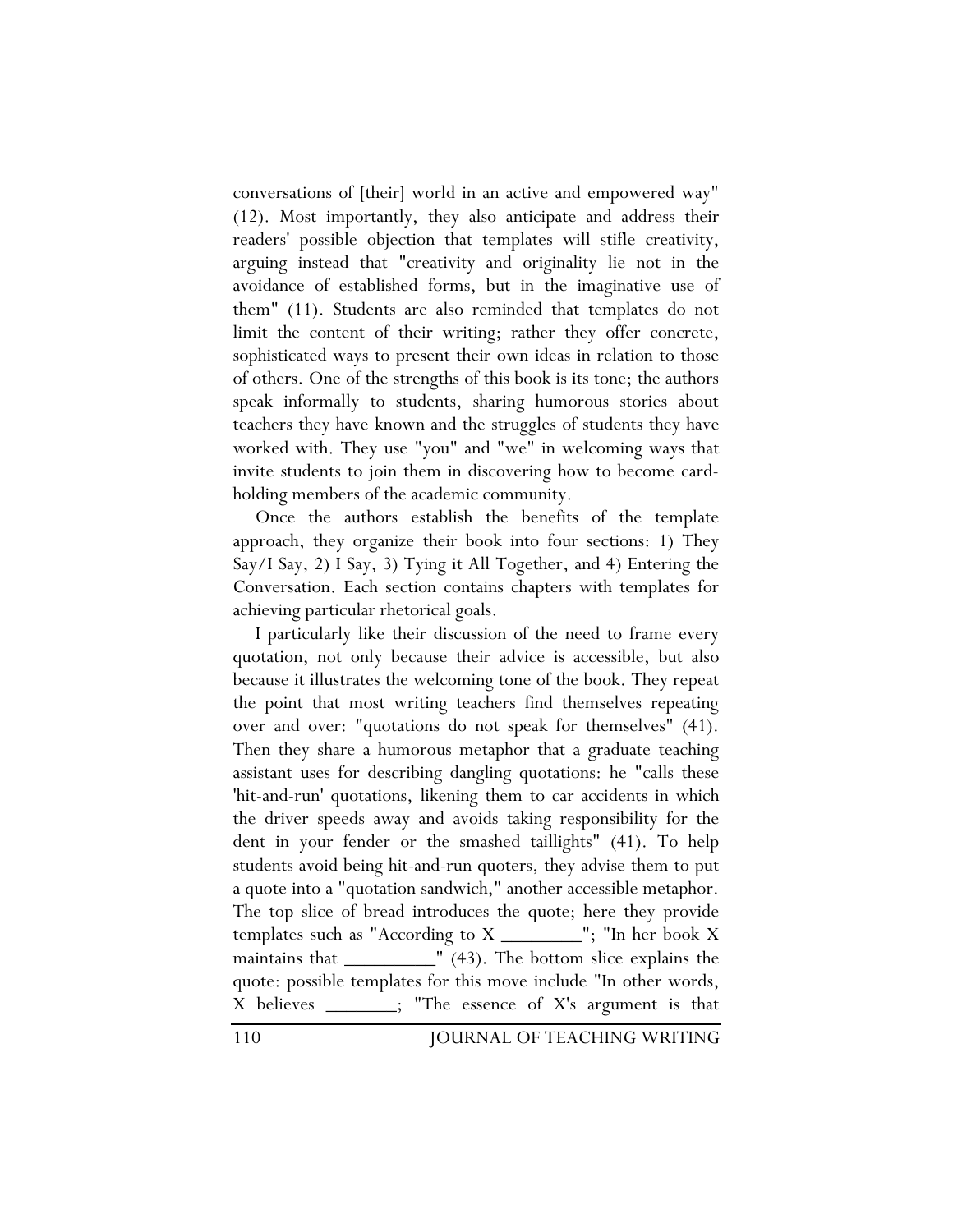$\frac{1}{2}$  (44). I especially like the sense of authority that this last template gives the writer; that use of the word "essence" implies careful reading and analysis.

I believe that section two, "I Say," covers rhetorical moves that are essential to developing complex, original writing. This section contains four chapters: 1) Three Ways to Respond, 2) Distinguishing What You Say from What They Say, 3) Planting a Naysayer in Your Text, and 4) Saying Why It Matters. I will focus on the first and fourth chapters in this section, as I find them especially useful for teachers of first-year writing.

The first chapter, "Three Ways to Respond," offers students three ways to respond to other writers' ideas: agreeing, disagreeing, or a combination of both. Their templates in this chapter are clearly generative, forcing students to include reasons for their positions. Their templates for "Disagreeing, With Reasons" include the following: "I think X is mistaken because she overlooks\_\_\_\_\_\_\_\_"; "I disagree with X's view that\_\_\_\_\_\_because, as recent research has shown, \_\_\_\_\_\_\_\_" (55). Recognizing that students often find it difficult to sustain an argument when they agree with a writer's ideas, the authors tackle this common problem by advising students to "agree–but with a difference" (56). The templates for agreeing require students to bring something new to the discussion: "I agree that a point that needs emphasizing since so many people believe \_\_\_\_\_\_\_\_\_\_\_"; "I agree that \_\_\_\_\_\_\_\_ because my experience \_\_\_\_\_\_\_ confirms it" (57). In their discussion about ways to both agree and disagree, they admit (as I think most teachers would) that this option is their favorite. Students who choose this response can use templates such as, "Although I agree with X up to a point, I cannot accept his overall conclusion that  $\equiv$ (60) "My feelings on the issue are mixed. I do support X's position that\_\_\_\_\_\_\_, but I find Y's argument about and Z's research on to be equally persuasive" (61). They also recognize that some students are uncomfortable expressing ambivalence because they fear that they will come across as "evasive, wishy-washy, or unsure of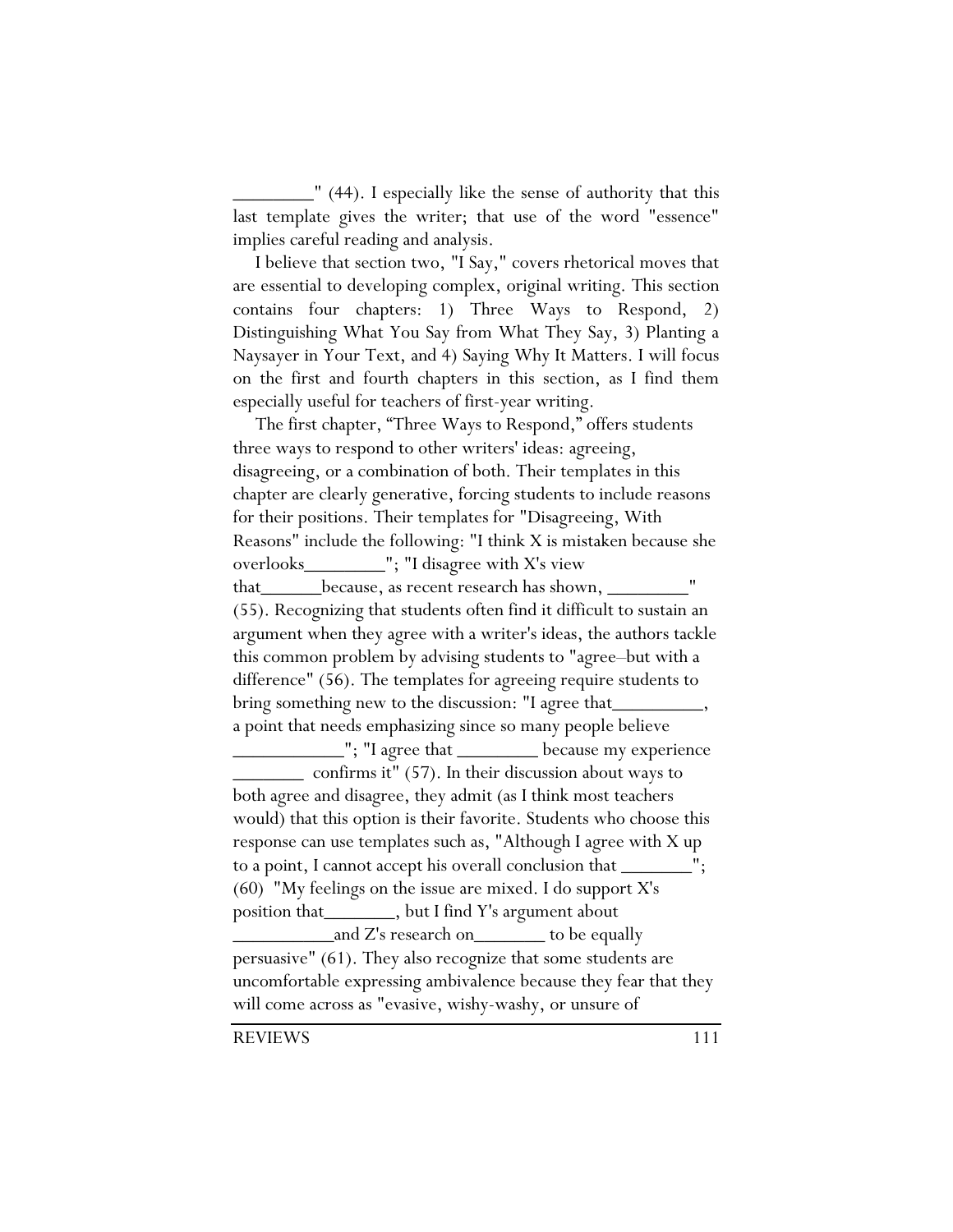themselves" (61). They successfully challenge this view, I believe, when they claim that "expressing ambivalent feelings can serve to demonstrate deep sophistication as a writer" (61). By employing this kind of rhetorical move, the student writer acknowledges that real, open-ended problems do not have simple answers, that there are many stakeholders involved in any issue, and in recognizing this complexity, the writer is able to produce a sophisticated, nuanced argument.

The fourth chapter in this section, "So What? Who Cares? Saying Why It Matters," is one of the most important chapters in the book. Failure to address these two questions can often lead students to write summaries when the assignment calls for analysis or to produce "data dumps" rather than source-based arguments. The authors begin this chapter with the kinds of broad statements that teachers often read in first-year writers' essays. These generalizations masquerade as thesis statements: "Baseball is the national pastime"; "Bernini was the best sculptor of the baroque period" (88). As they point out, a reader's typical response to these statements is "So what? Who cares?" This chapter provides templates that fulfill a reader's need to know who the possible stakeholders are and what is at stake. To answer the important "So What?" question, they suggest that writers use templates such as "Ultimately, what is at stake here is \_\_\_\_\_\_\_\_\_\_"; "Although X may seem trivial, it is in fact crucial in terms of today's concern over \_\_\_\_\_\_\_\_\_" (94). For the "Who Cares?" question they recommend templates such as, "These findings challenge the work of earlier researchers, who tended to assume that\_\_\_\_\_\_\_\_\_"(91).

Section three, "Tying it All Together" also covers essential moves that effective writers make. It contains three chapters: 1) Connecting the Parts, 2) Academic Writing Doesn't Mean Setting Aside Your Own Voice, and 3) The Art of Commentary. In the first chapter, "Tying it All Together," they claim that "the best compositions establish a sense of momentum and direction by making explicit connections among their different parts, so that what is said in one sentence (or paragraph) not only sets up what is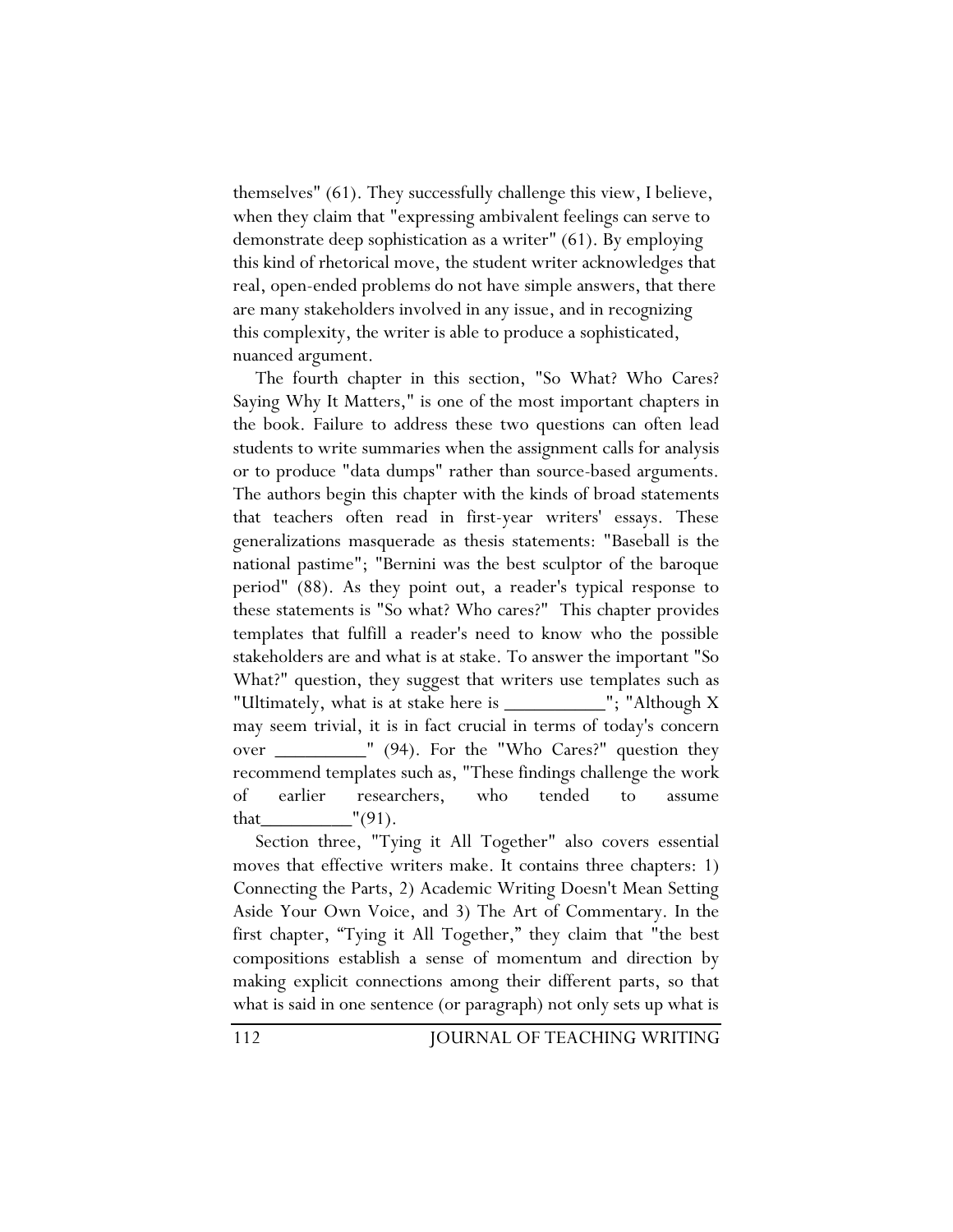to come but is clearly informed by what has already been said" (103). This description represents what most students refer to as "flow" in writing. When asking for help on a draft, I often have students ask me to help them to make their essays flow better. Now I can refer them to this chapter, which demonstrates concrete ways to make connections for readers within a text. I like how they include additional advice beyond telling students to use transition terms–the only suggestion that most textbooks offer. In addition to this familiar advice, they explain to students that they can create coherent texts by "adding pointing words (like 'this' or 'such'); using certain key terms and phrases throughout your entire text; and repeating yourself, but with a difference" (104). The end of this chapter contains helpful exercises so that students can apply these new concepts.

This is another strength of the book; each chapter ends with exercises that invite students to create their own sentences using certain templates or to use specific rhetorical moves presented in the chapter to analyze an essay or passage. For example, at the end of the chapter on connecting all the parts, students are asked to underline all of the connecting devices in a passage from the conclusion of a PhD dissertation. I like that they include a variety of texts for students to read and analyze, from "Being Fat is Okay," published in *Jewish World Review* to "What's the Matter with Kids Today?" published in *Salon*. Each reading is followed by a list of questions titled "Joining the Conversation."

The questions often ask students to refer back to key concepts; for example, at the end of one essay, students are asked to respond to this question: "So who cares? Does [the author] make clear to her readers why this topic matters? What else could she say to make this point more effectively?" These questions model the same kinds of questions that students should ask about their own and peers' writing.

The third chapter in this section on "The Art of Metacommentary" is one that I will return to for my own writing. They define metacommentary as "a way of commenting on your claims and telling readers how–and how *not*–to think about them"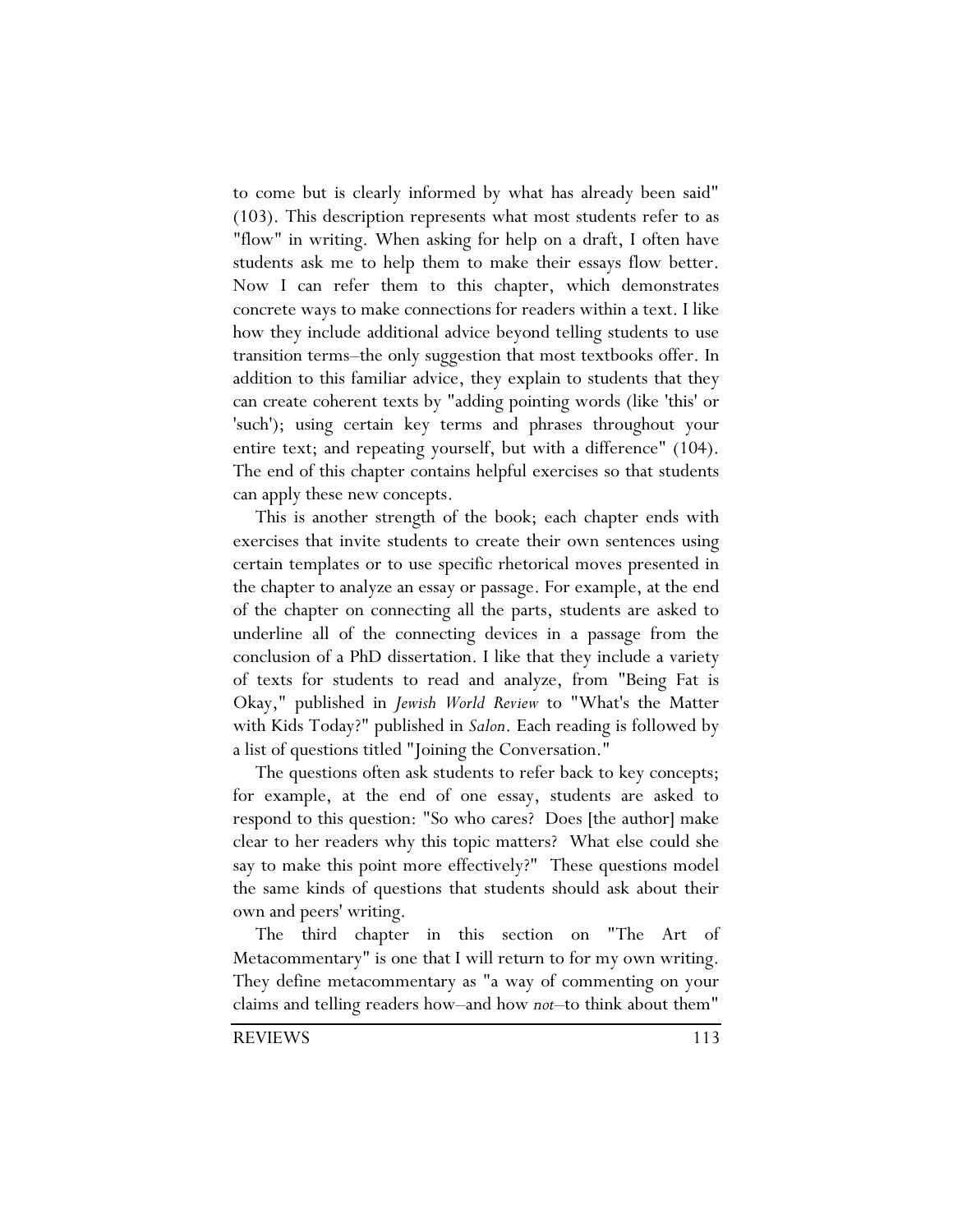(123). This chapter contains templates for introducing commentary to achieve different rhetorical goals: 1) "to ward off potential misunderstandings; 2) to alert readers to an elaboration or previous idea; 3) to provide readers with a roadmap to your text; 4) to move from a general claim to a specific example; 5) to indicate that a claim is especially important or less important; 6) to help you anticipate and respond to objection; 7) to guide readers to your most general point" (128-130). This kind of metacommentary supplies the language that connects the various parts of a successful argument; it serves as the connecting tissue that makes an argument a whole, living, responsive entity in a reader's mind.

Their discussion of voice and academic writing is sensible and clear. Using another accessible metaphor, they claim that "although it may have been in the past, academic writing today is no longer the linguistic equivalent of a black-tie affair" (121). They give examples of how published scholars combine academic and colloquial styles, but most importantly, they end their discussion with the warning that when deciding on style or voice, the writer's judgment should always depend on audience and purpose.

Their final section, "Entering the Conversation," offers brief but essential discussions about "Entering Class Discussions" and "Reading for the Conversation." This is a chapter that I would assign early in the term. Their examples for taking part in class discussions model the kind of thoughtful, civil responses we value from students. Their discussion of reading for the conversation embodies many of the writerly moves covered in the previous three sections; however, it complicates students' notions about reading in important ways. They argue that "the move from reading for the author's argument in isolation to reading for how the author's argument is in dialogue with the arguments of others helps everyone become active critical readers rather than passive recipients of knowledge . . . . On some level, reading for the conversation is more rigorous, sophisticated, and demanding than for what one author says" (139-140). In the rest of the chapter,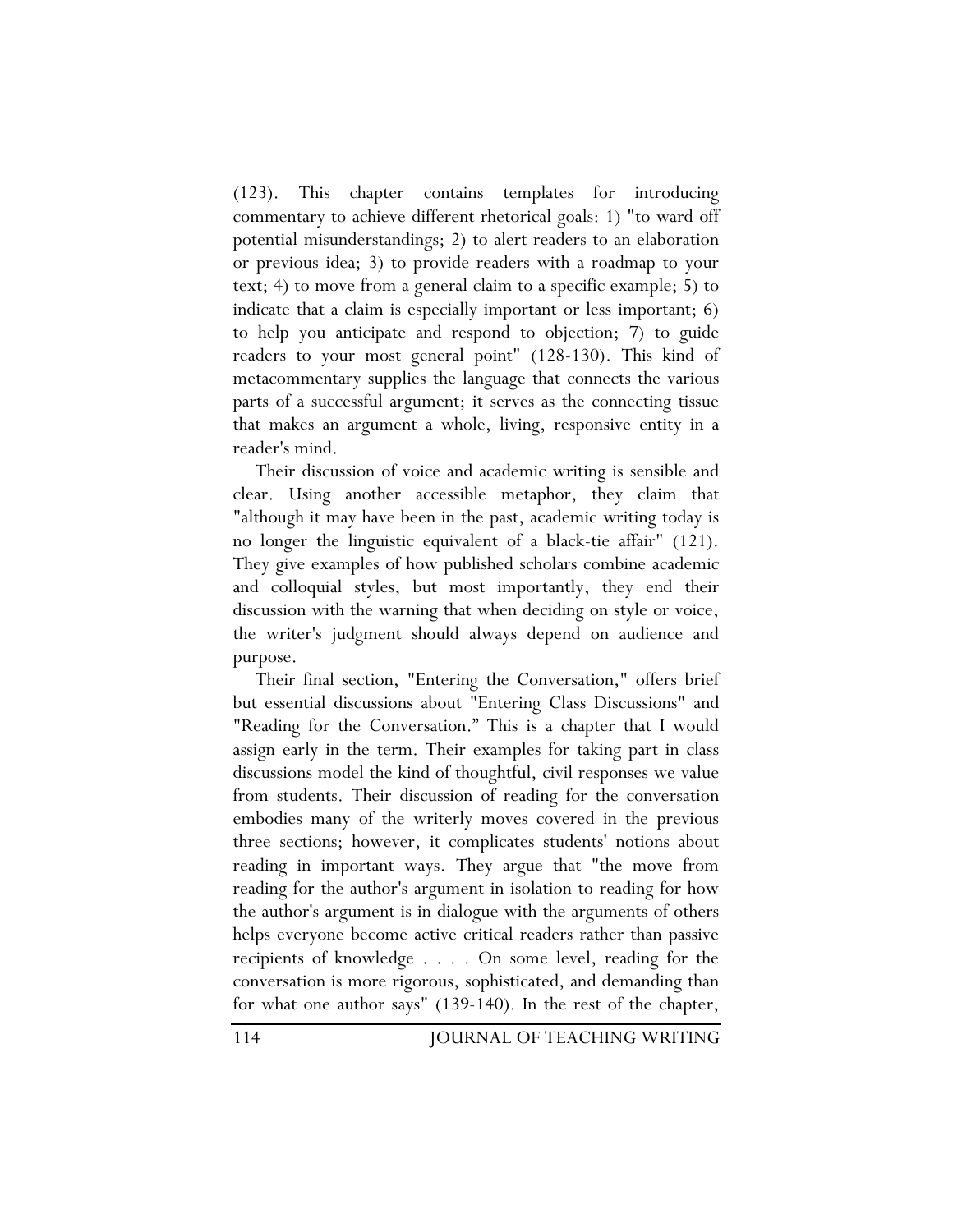they lead students through the intellectual tasks involved in reading not only for the conversation, but also reading difficult texts, such as when the writer's position is unstated. This final section brings the They Say/I Say model to the forefront, showing how it plays out in classrooms and in authors' texts every day.

I would be remiss if I did not recognize the reservations a colleague shared with me, reservations that I think anyone using this book should consider. He wrote to me in an email, explaining that he

hopes that instructors who use the book supplement it with some in-depth discussions about the many ways in which ideas can be 'developed,' some of which rely heavily on learning certain syntactic moves, but others of which may not. A reflective attitude toward who gets to make new knowledge and in what ways, and why, when, and where is hard to come by in a template approach, even one as nuanced as that of the authors of *They Say/I Say*.

This argument about the situatedness of writing and the authority required to add something new to the conversation is not ignored in *They Say/I Say*, but it may be implied rather than addressed openly. I believe that the authors' primary goal is, in fact, to allow students to see how certain rhetorical moves can give them the ability and authority to develop and add their own views to a range of conversations, but primarily academic ones. At the end of the preface, the authors contend that the template "approach to writing has an ethical dimension: it asks students not simply to keep proving and reasserting what they already believe, but to stretch what they believe by putting it up against the beliefs of our increasingly diverse, global society, to engage in the reciprocal exchange that characterizes true democracy" (xx). They call this "engaging the voice of the other," and I believe that by asking our students to do just this, they will come to understand more about how, why, when, and where knowledge is produced and what part they themselves might play in this enterprise.